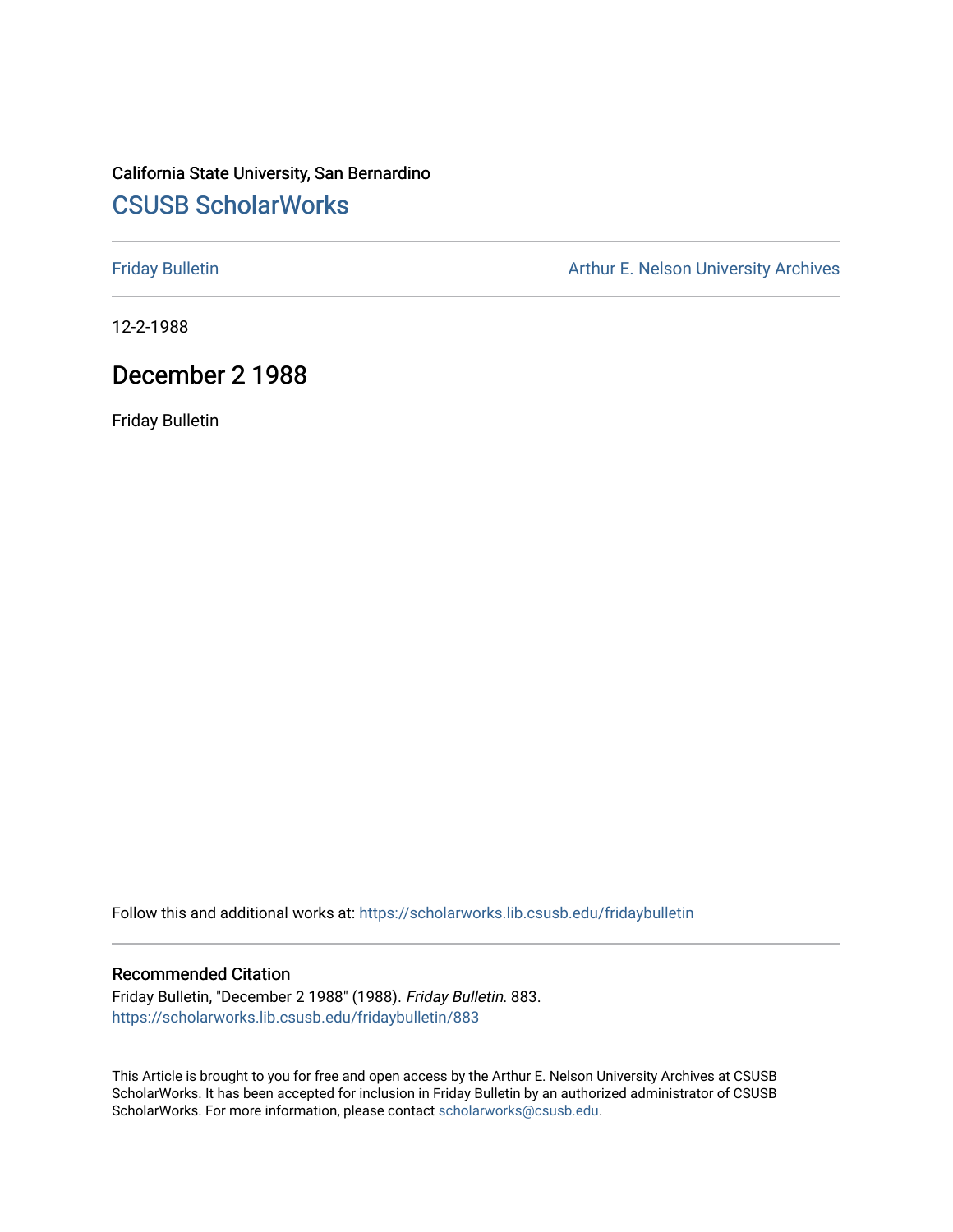

December 2, 1988

## *Jeanne Hogenson Dies After \ Long Illness*

**AN - AN HIME** 

**j** Margaret Jeanne Hogenson, 43, coordinator of **International Student** Services, died Nov. 17 in Los Angeles following a valiant battle against cancer.

Memorial services were held Sunday evening, Nov. 20 at the **<sup>1</sup>**United Methodist Church of Yucaipa.

Ms. Hogenson had been employed in the **Student Services Division** for 10 years and for most of the time had been director of student life. During that period she coordinated the university's open houses and the annual commencement ceremonies in addition to working with student government and administering the campus' alcoholic beverage policy.

Bom Dec. 29,1944 in Chicago, Ms. Hogenson received a B.A. degree from Grinnell College in Iowa, an M.A. in curriculum and instruction from the University of Wisconsin and an M.A. in history from the College of , William and Mary. She also had completed course work toward her Ph.D. at **<sup>t</sup>**Wisconsin.

# $40$ *Holiday* Greetings

*(President and Mrs. Rntfiony M. "Evans*   $ext{end}$  season's greetings to everyone *in tfie university community.* 

*"We zvisfi eacfi of you a memoraBCe fioBiday season. "The entire university can Be proud of our service to the region during the past year, ybu are to Be commended."* 

Before coming to California, she had been an elementary teacher in Connecticut, Wisconsin and Virginia. At Cal State, she frequently taught a course in women's history, her area of specialization.

She is survived by two daughters, Charlene, 17, and Meg, 10; a foster son, Moran Hem, all of Yucaipa; her father, Dr. Paul Beck of St. Joseph, Mo.; and three sisters and four brothers in Missouri.

Memorials may be made to the Scholarship and Loan Fund for International Studente at Cal State or to the Kenneth Morris Jr. Cancer Research Hospital at USC. Checks for the scholarship fund should be sent to the University Foundation, SS 130.

# *Holiday Forthcoming*

The campus will take an accumulation of unobserved holidays and will be closed the week between Christmas and New Year's again this year.

As New Year's Day falls on Sunday and is observed on Monday, Jan. 2, employees will return to campus Jan. 3

Activity on campus will diminish after Dec. 10 when students and faculty complete the fall quarter and depart for the quarter break. The Library will revert to the same general hours as the campus, 8 a.m. to 5 p.m., Monday-Friday, from Dec. 12 through Jan. 8.

The Commons will close after dinner on Dec. 8 and will reopen Jan. 5. The Snack Bar in the Student Union will be open for lunch only, 11 a.m. to 1 p.m., Dec. 12-16. The Snack Bar will reopen Jan. 3 for the lunch period.

The traditonal building holiday parties may be held from 11:30 a.m. to 1:30 p.m., on Friday, Dec.  $\gamma$ 16, the Administrative Council decided.

Employees who have not yet used their personal holiday this year must take the time prior to Dec. 23 because the last week is committed to using holidays. Payroll explained. Every employees earns a personal holiday, regardless of the length of service in the calendar year.

This issue is the final Bulletin for 1988. The next Bulletin will be published Jan. 6. Deadline for that issue will be Tuesday noon, Jan. 3.

#### *December Checks to be Available*

Although the university will be closed between Christmas and New Year's, December pay checks will be made available Dec. 30, announced Don Sapronetti (Accounting).

Individuals who wish to pick up their monthly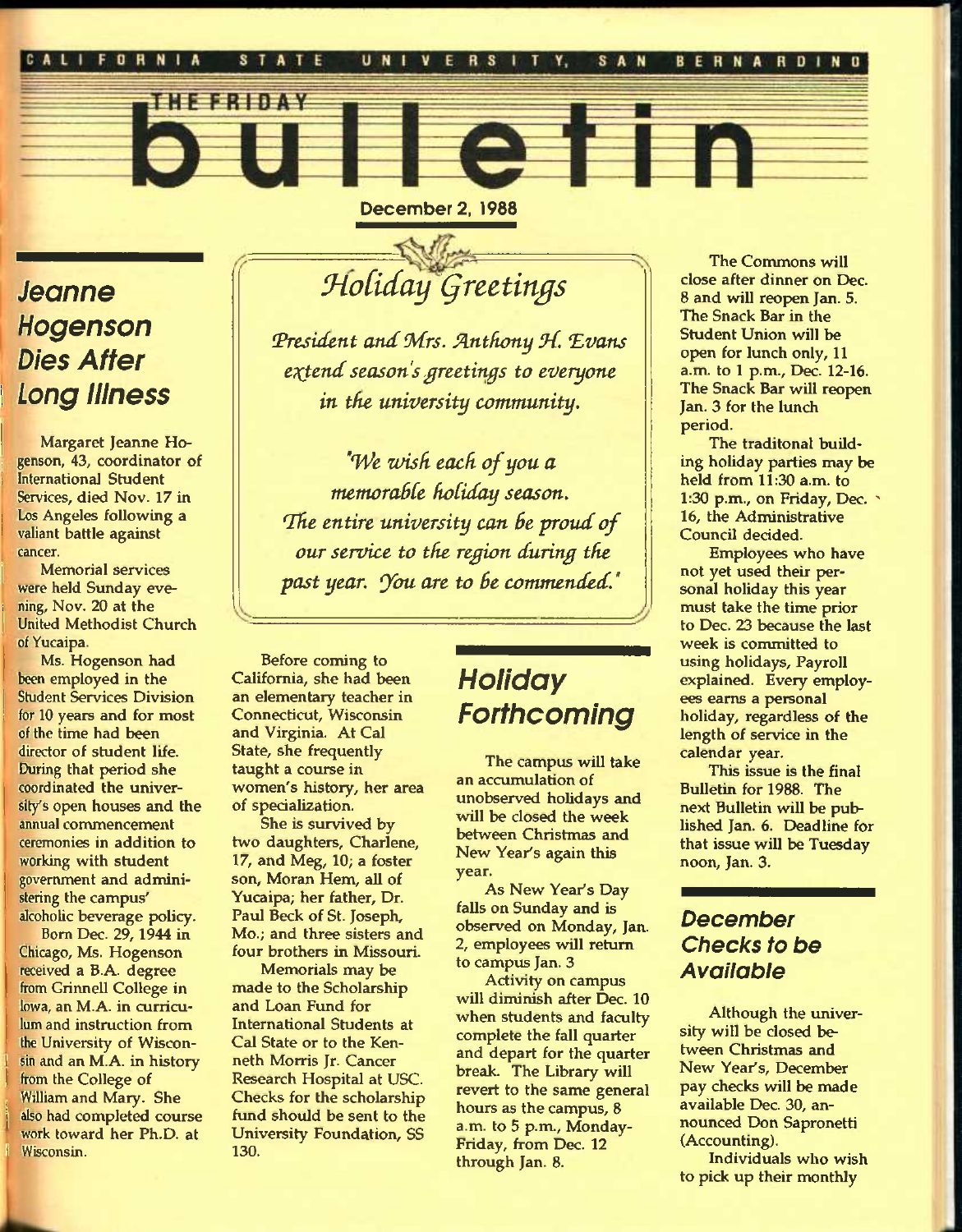pay checks may get them between 9:30 and 11 a.m. from a designated representative of their school or department. Area administrators will notify their employees who will have the checks and where they will be located. No other types of checks will be available.

Checks not disbursed on Dec. 30 will be picked up at the Bursar's window at 11 a.m., Jan. 3 by the regular designees from schools and departments.

#### *Santa Calls*

With the assistance of the Sports Recreation Department, Santa Glaus will make personal telephone calls to children of the university community Dec. 12-15.

Parents must submit their requests for the call to the Student Life Office, SS 122, by 4 p.m., Dec. 12. An information sheet is available there for parents to complete.

## *Operation Santa Helps the Needy*

The Office of Extended Education is coordinating again this year a campaign to donate Christmas gifts, food and money to needy families and organizations in the San Bernardino area.

A flyer explaining the

organizations and families to be helped will be distributed to all employees soon, said Kellie Raybum, who is spearheading the campaign for Extended Education. Individuals, offices or buildings may participate. Arrangements also can be made for groups which would like to "adopt" a child or an entire family for the holidays.

"Money also will be accepted," said Raybum. Checks should be made payable to the Cal State, San Bernardino Foundation. The donations must be received by Extended Education by Wednesday, Dec. 21.

Volunteers also are needed to shop, wrap and distribute the items. Further information about Operation Santa Claus is available from Extended Education, Ext. 7527.

### *Excess Mileage Reported to IRS*

Effective Jan. 1, 1989, the Intemal Revenue Service will require the university to report as taxable income the mileage reimbursements paid employees who claimed more than 24 cents per mile, reports Don Sapronetti (Accounting).

The standard mileage rate allowed by the IRS is 24 cents per mile. The entire reimbursement will be reported on the employees' W-2 form as wages earned, if the rate paid exceeds 24 cents.

Employees who are reimbursed at the IRS standard mileage rate of 24 cents or less will not have their reimbursements reported as wages earned.

Campus policy provides a standard rate of 21 cents per mile for reimbursement and up to 30 cents per mile with certification that the actual cost of operating the vehicle is equal to or greater than the rate claimed.

Further clarification is available from Ronnie Hosier, who handles travel claims in Accounting, Ext. 7793.

## *United Way Drive Sets Record Here*

The University's Arrowhead United Way campaign reached a record total of \$19,321, a 72 percent increase over last year's contributions, reports Arthur Butler (Administrative Services), campus coordinator.

The pledges and gifts exceeded last year's goal of \$12,700 by 52 percent.

The number of donors also increased by 72 percent to 277, which is more than a third of the faculty and staff.

"Efforts of our campaign volunteers and donors were recognized by the Arrowhead United Way Nov. 18 when it presented its "People Helping People" citation to the university," said Butler. Particular success was noted in the School of Education and the areas under the vice president for administration and finance, which increased 160 and 207 percent.

Butler credited the work of Dr. James Crum (Natural Sciences), who served as vice chair and the division volunteers: Dr. Jerrold Pritchard (Academic Programs), Mary Moya (Academic Resources), Dr. Don Marshall (Business and Public Administration), Quentin Moses (Student Services), Dr. Ernest Garcia (School of Education), Susan Summers (Extended Education), Nancy Mackey (Foundation), Anne Crum (Liberal Studies), Donna Ziebarth (Nursing), Tony Ichsan (Public Safety), Alice Perez (Library), Monica Salembier (Physical Plant), Ed Brock (Public Safety), Dr. Phillip Taylor (Political Science), Kathy Schultz (Student Aid Accounting), Terry Constant (Undergraduate Studies), Mary Colacurcio (Alumni Affairs), Diana Butler (Academic Personnel) and Marie Rivera (Purchasing. Lynda Baltazar (Foundation) was the campaign recorder.

"The campus community as a whole should be singled out for its generosity in a very lean year," Butler said.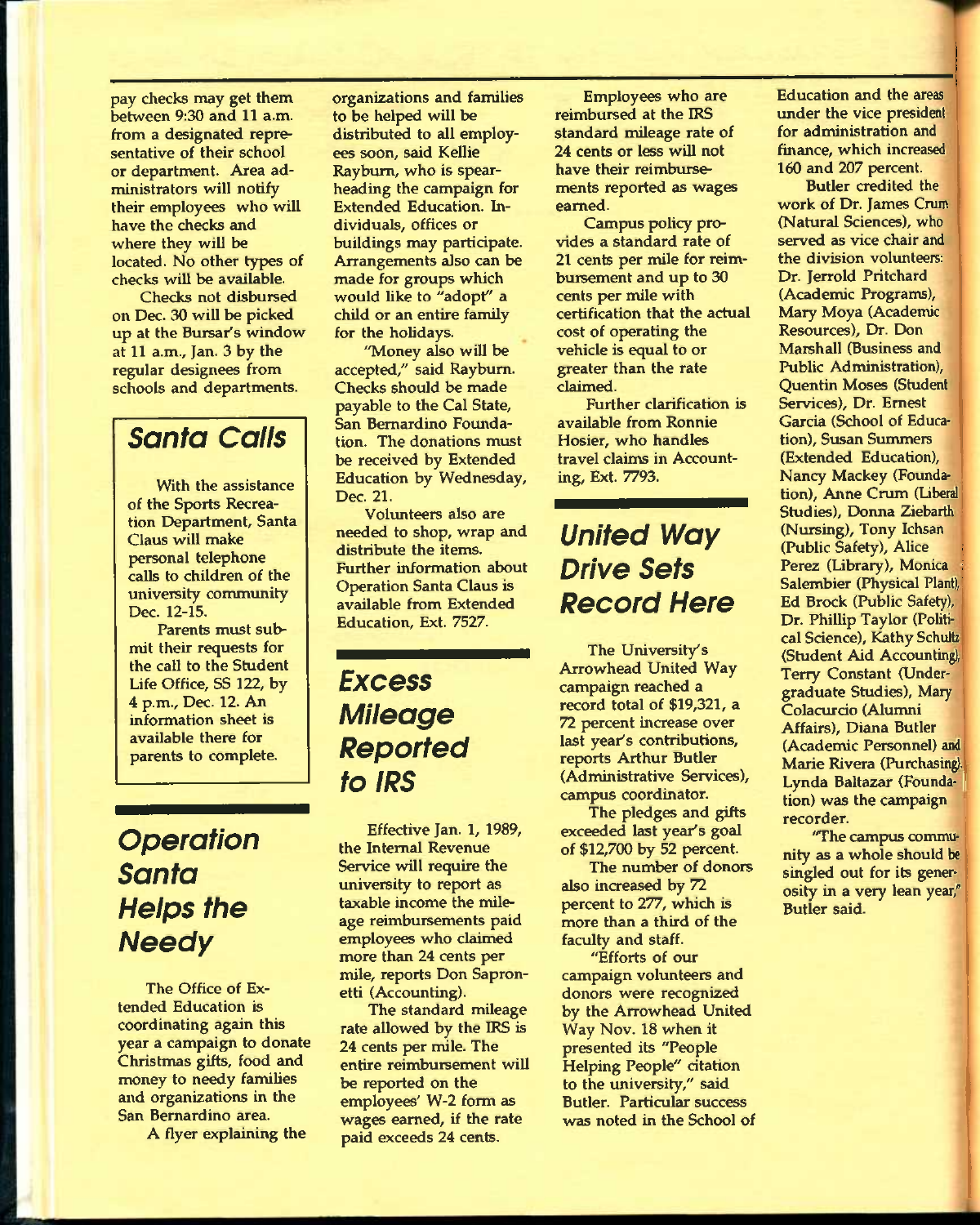#### *Employee Training Classes Continue*

Four training sessions for employees plus an orientation for newcomers is on tap during December, reports Dee Thomas (Personnel).

Today, Dec. 2, a session on "Wellness Lifestyle" will be held from 11:30 a.m. to 1 p.m. in the Eucalyptus Room.

Set for next week are: "Image and Self Projection," noon to 1:30 p.m., Dec. 5; "Sexual Harassment," 2-4 p.m., Dec. 6; and 'Job Analysis and Classification," 9 noon, Dec. 8. All will be in the Sycamore Room.

The orientation for new employees is set for 8:30 to 10:30 a.m., Dec. 22.

Information and registration are available through the Personnel Office, Ext. 7205.

### *Community Service*

Dr. Edward Bostley (Music), Dean Beverly Hendricks (Humanities) and Professor Roger Lintault (Art) conducted an in-service session, "Arts Alive," for the fine arts faculty of Fontana High School Nov. 16.

Dr. Cynthia Paxton (Health Science and Human Ecology) has been appointed to the San Bernardino County AIDS Task Force.

Cynthia Pringle (Media Relations) has been appointed to the San Bernardino City Library

Board by Mayor Evlyn Wilcox. She also was elected to a three-year term on the board of the San Bernardino Area Chamber of Commerce.

Dr. Tom M. Rivera (Educational Support Services) secured a \$5000 scholarship from the Donald Reynolds Foundation for a freshman, John Gomez.

Dr. Rivera gave a presentation, "Developing Leadership Among Hispanic Youth," to the staff of the University of California Cooperative Extension Service Nov. 14 and made another presentation regarding Hispanic youth leaders to the American G.I. Forum state board of directors Nov. 12. He chaired a conference, "Leadership in the 21st Century," held Nov. 19 on campus.

Dr. Jorge Sintes (Health Science and Human Ecology) discussed geriatrics on an hour-long talk show on radio station KCIN in Victorville Nov. 21.

Dr. Raymond Torres-Santos (Music) juried the Richie Valens Music Scholarship contest sponsored by the Youth **Opportunities Foundation** Ort. 29 in Los Angeles.



# *New Master of Social Work Program Planned*

Although the new Master of Social Work program has not begun officially, the university already has received about 500 inquiries for the 50 available slote.

Cal State will be only the fourth university in the area to offer the M.S.W., a terminal professional degree. The existing programs are at Cal State, Long Beach, UCLA and USC. Nationwide, about 100 universities offer the degree.

Dr. Morley Glicken, hired this fall as the director of the program, anticipates that as many as 600 or more applications will be received.

"Our plans are to keep the program small, of high quality, with a high ratio of faculty to students and a lot of individualized attention," said Dr. Glicken. Classes will start in the fall of 1989 and will be taught by Dr. Glicken, Dr. Mel Hawkins and two new faculty members still to be hired.

The intent of the program will be to work with existing agencies and to help establish new ones which will be partially staffed by students working on their M.S.W. degrees. Currently Dr. Glicken is working to develop an overview of what is happening in the area so that services will be developed to meet existing needs. Applicants for the program will be selected by their GPA, experience and the quality of their personal state-Jan. 26, 27, 28 experience and the quality very expensively of their personal state-<br>Glicken said.

ment. Dr. Glicken anticipates most of the students already will be working in the field. The program, which is designed to accommodate working students, will require 90 units of study and field work.

"The program will bring prestige to CSUSB as well as grant and research money," Dr. Glicken commented. The opportunity to work more closely with local agencies and to help develop needed social services and legislation are other advantages to the university and the communities it serves.

Dr. Glicken currently is writing a proposal for a child abuse program. He hopes to secure a grant to train people to recognize child abuse and to testify in court on such cases. This would be a unique program for Cal State to offer.

Final approval of the M.S.W. program from the Chancellor's Office is pending the hiring of new faculty. One other step the department must complete is the accreditation process which will occur next spring. The accreditation committee is highly sensitive to resources in funding, clerical support, library materials and space. Due to the tremendous growth at CSUSB, these are areas which may present problems. Launching and maintaining a program is very expensive. Dr.